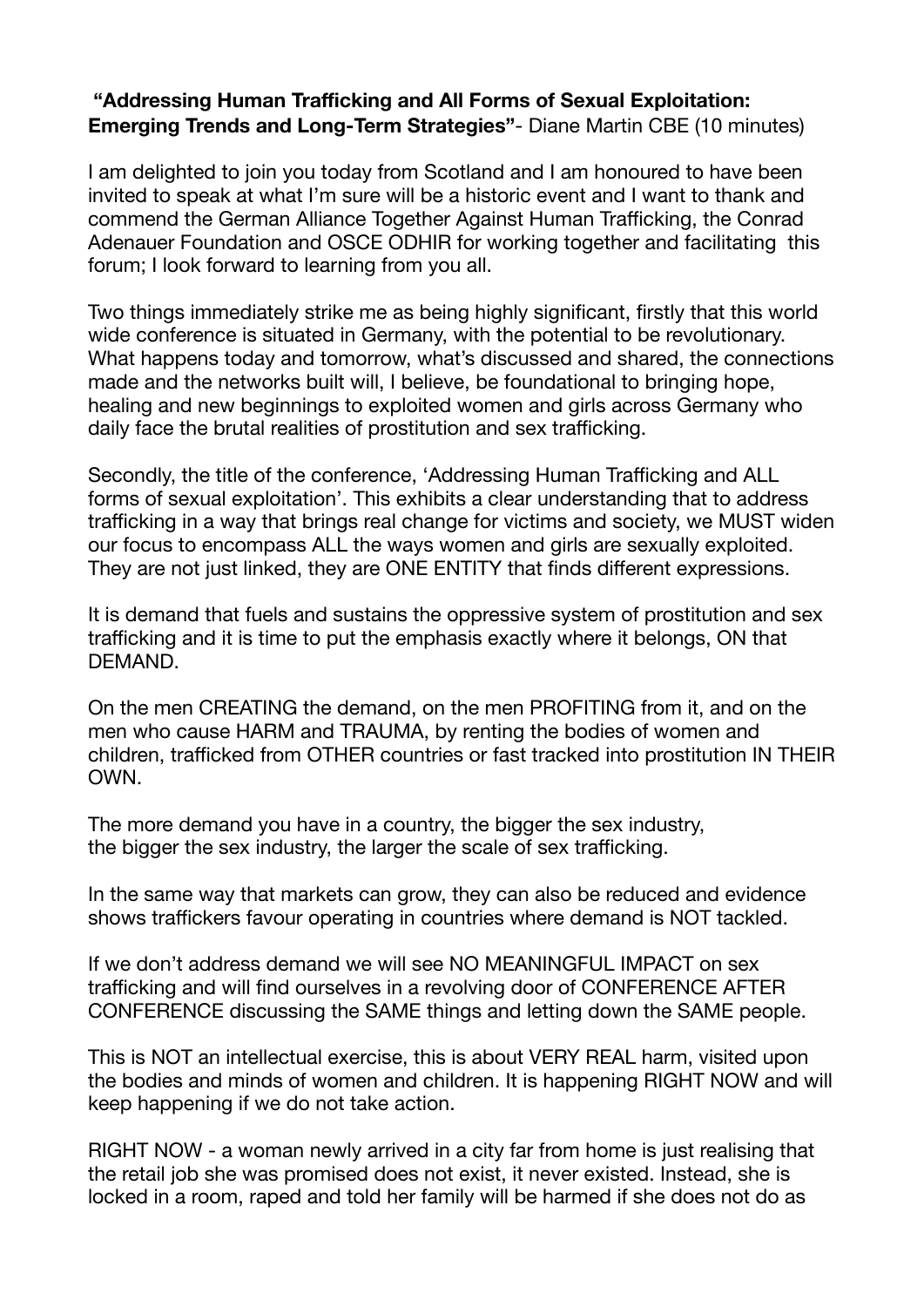she is told. Alone and terrified she is raped by a never ending stream of men who think they can BUY consent; men from ALL walks of life.

RIGHT NOW - a woman stands on a corner of her neighbourhood, another sits in a brothel, while another knocks on the door of a 5 star hotel suite. Far from an empowering career choice, the pathways to the exploitation and violence they encounter every day is strewn with a catalogue of pre-existing vulnerabilities that nearly always proceed involvement in prostitution and are taken advantage of by men.

In my late teens I was exploited through prostitution in London The architecture that housed my abuse was penthouse suites and diplomatic apartments.

Then, trafficked overseas it was Royal Palaces and Government accommodation.

I've also spent over 25 years supporting other women to escape the brutality of street prostitution.

What I have learned is IT IS ALL THE SAME THING.

Whether sold in London or trafficked abroad there was no difference to what I experienced.

There was was nothing empowering about getting raped, or having bite marks on my face or being asked at gun point if my mum knew where I was and if I would like to see her again. She didn't know where I was and to see her was ALL I wanted.

The location or surroundings do not reduce the impact of what is experienced in prostitution.

Whether wearing Prada or Primark Whether in an alleyway or a palace The bruises feel the same The fear feels the same The hopelessness feels the same And the resulting trauma feels the same

Prostitution is not about empowerment or labour laws, it is about trapping women and children in a violent and predatory system and is an abuse of their human rights. They have a human right NOT TO BE BOUGHT OR SOLD.

We CANNOT and MUST NOT turn away

The good news is SOMETHING CAN BE DONE!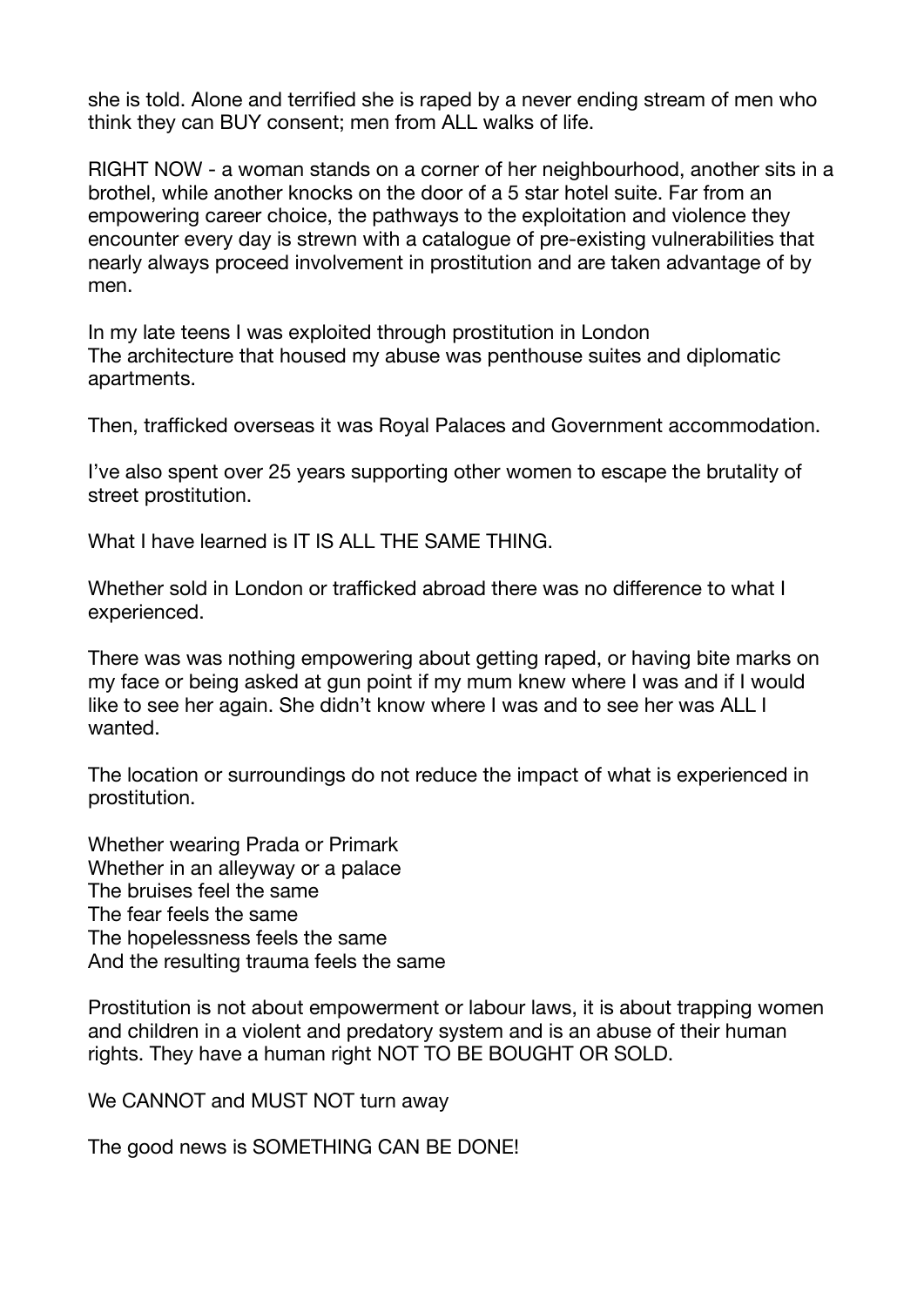We need LEGISLATION and POLICIES ADDRESSING demand, and not just to exist on paper, but to be ROBUSTLY IMPLEMENTED

In the UK, I campaign for the adoption of the Nordic Model.

An end demand approach, where prostituted women are never criminalised but instead have access to holistic and tailored support to exit, recover and rebuild their lives and where legislation criminalises sex buyers and all who profit in any way from sex trafficking.

Going forward we MUST understand prostitution and sex trafficking as the same thing and recognise the IRREFUTABLE LINKS between Prostitution, Sex Trafficking and Pornography.

This is key to dismantling these OPPRESSIVE, HARMFUL and HIGHLY GENDER SPECIFIC systems in a strategic and impactful way.

To keep the sex trade going and growing there needs to be a continual stream of new "products'

How on earth can we accept that a subset of women be fodder for the sex industry. Exploited then deemed past their 'sell by date"; used, abused and crushed, physical, emotionally and spiritually.

We must not just DISCOURAGE demand but aim to ERADICATE it

Where End Demand legislation exists, we must ensure its implementation, leading to successful prosecutions.

It is crucial that we gain buy in from those with operational responsibility by making sure they understand the realities for those exploited and why this approach supports victims and disrupts and reduces the trade in women and children by pimps, traffickers, brothel owners, adult website facilitators and sex buyers.

There is no mystery as to why the minority of men pay for sex, Its about male entitlement, domination and control, they want to and they can, and are supported in this active choice by societal norms that support that sense of entitlement and mainstream the sexual commodification of women.

We ALREADY KNOW that the power differential between a sex buyer and a victim is huge

We ALREADY KNOW that existing vulnerabilities proceed involvement in prostitution

Therefore sex buyers KNOWING or NOT KNOWING about those vulnerabilities is irrelevant.